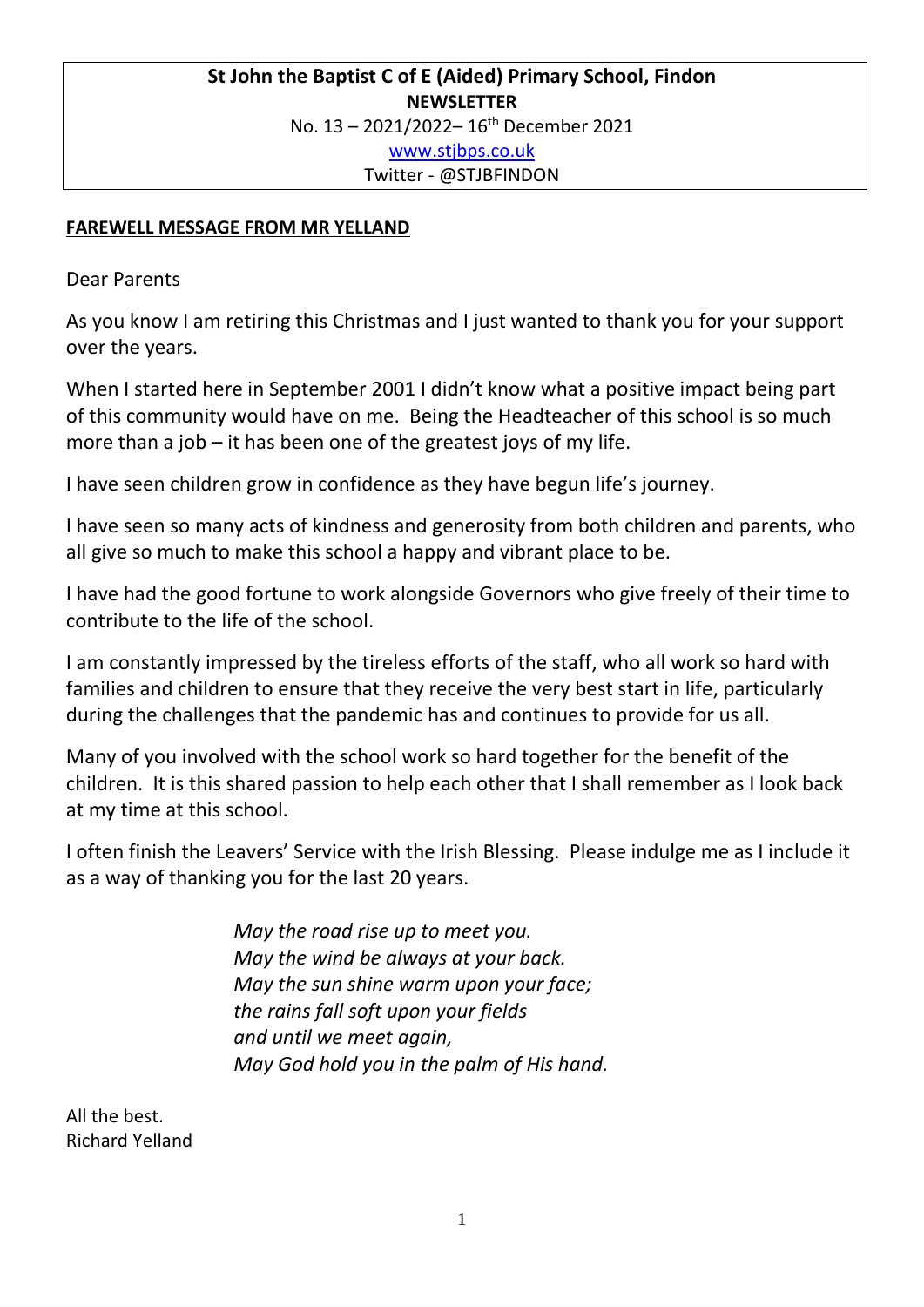### **PTA NEWS - REMINDERS**

#### **Second hand uniform**

We have lots of items of good quality clean second hand uniform in various sizes and styles. Do please chat to one of us anytime or email [finodnpta@gmail.com](mailto:finodnpta@gmail.com) to enquire about any items in particular or more information. Make a donation for anything you wish to buy!

#### **Findon Village Elf Trail 2021**

Those cheeky elves will be let loose, all over the village again very soon! The trail starts on Saturday 18th December and runs through to Christmas Eve. Pick up your £2 festive goody bags after school on Thursday 16th or Friday 17th December and have fun whilst getting some fresh air! Bags are also available all week from the Findon Village Store. Any entries handed back to the village shop will be entered into a prize draw to win some fun family treats. Please see the poster attached for more details!

### **REMINDER – CHRISTMAS PARTY DAY – FRIDAY 17TH DECEMBER**

This year the children's Christmas party will take place on Friday  $17<sup>th</sup>$  December.

#### **The Day**

Ash and Willow Class will hold their party as a 'KS1 Bubble'. They will come together for party games in the Hall during the first part of the morning, and will then spend the rest of the morning in their own classroom. At about 11.30am both classes will return to the Hall for a special Christmas party lunch.

Rowan, Holly and Oak Classes will spend the morning in their own classroom where they will be involved in class Christmas activities. At about 1pm, all the classes in KS2 will come to the Hall for their Christmas party lunch, and will sit in their usual lunchtime 'Class Bubble' groups. Time will be allocated to each of the KS2 classes in the afternoon, so that they can come to the Hall to enjoy some party games.

### **Clothes**

Children can come to school wearing their own clothes for the Christmas party. However, the children will still be going out to play as normal, and you should bear this in mind when they are choosing what to wear. They should have clothes that are going to keep them warm, with flat shoes or trainers.

#### **Food**

The children **DO NOT** need to bring a packed lunch to school, and hot school meals will **NOT** be provided on Friday  $17<sup>th</sup>$  December. Instead, please send a voluntary contribution of £1 (cash only please) to school by **Friday 10th December,** and our staff will go shopping to buy the party food. If your child is a vegetarian, has any kind of food allergy, or a medical condition that prevents then eating certain foods, then please talk to your child's class teacher at the end of a school day.